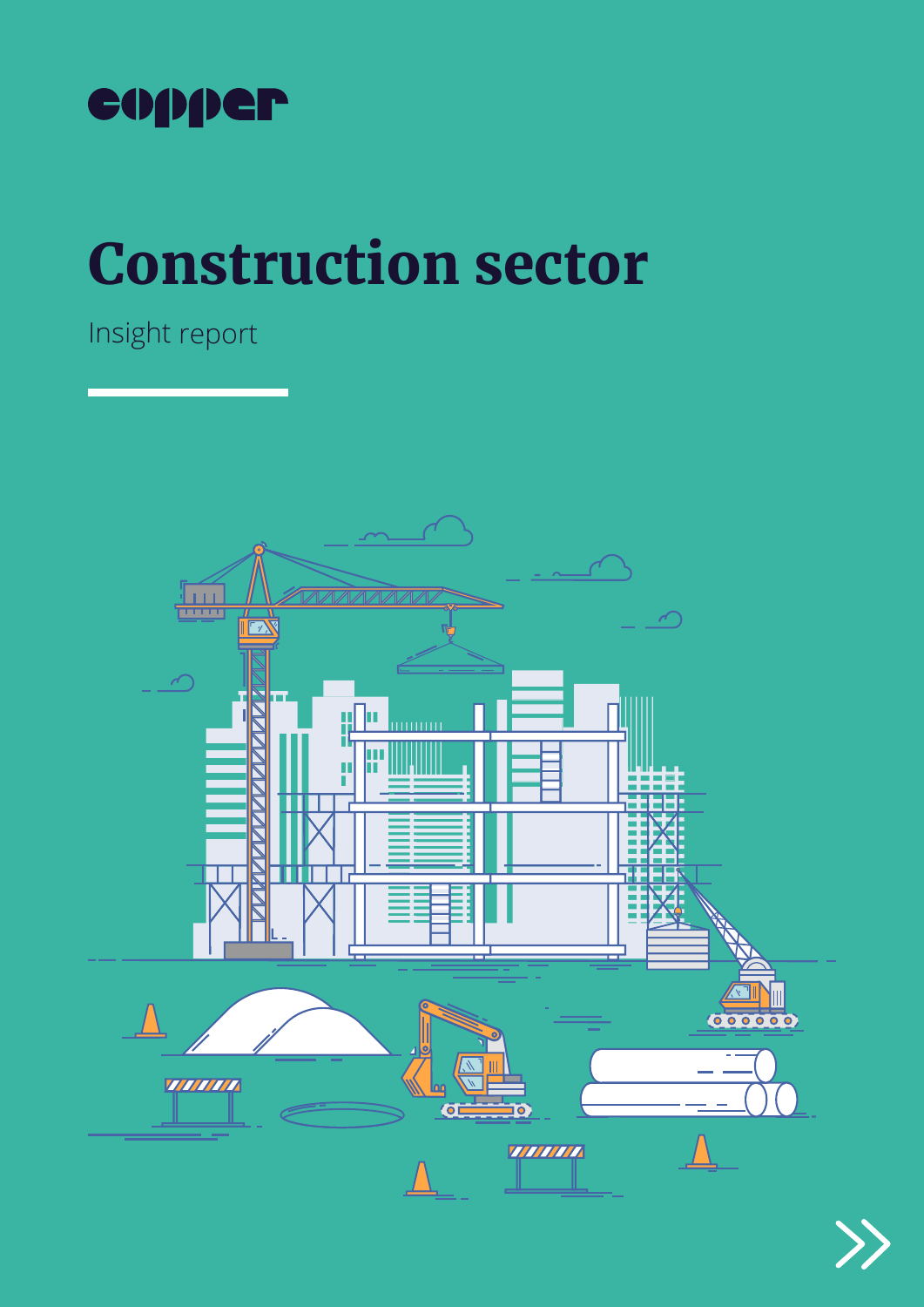#### Foreword

Perhaps what 2020 has also proven is that the industry has long been wise to its own developmental challenges, but that it sometimes takes exceptional circumstances to empower individuals en masse as an industry to surmount the traditional contractual boundaries, and natural commercial risk aversion on incredibly tight margins, that may have limited the pace of progress in the past.

With the publication of the Construction Playbook, which echoes many of the best practice sentiments set down in the 2016 Modernise or Die, Farmer Report, and even the Egan and Latham reviews of the 80s and 90s, some may be saying that it's simply a case of 'here we go again'. But attending recent industry events, it's been inspiring to listen to contributors sharing examples of real change, improvement and modernisation, that have been given new momentum and a 'cost blind' licence to plough through, due to COVID-19.

They described how genuine collaborations delivered transformations, from major projects developing new ways of working (to offset COVID-19 delays) that will cut years off delivery timetables, to building conversions like our

Nightingale Hospitals being completed in only nine days. Greater use of digital, and more creative applications of offsite and modular driven by COVID-19 proximity restrictions on site, have all helped the sector accelerate the pace of change.

 $\left(\begin{matrix} \epsilon \end{matrix}\right)$  **cost concern outweighs COVID-19**



But for this change to endure, and remain commercially feasible, our survey respondents show a need for recognition that this added value approach comes at a cost. One that can be surmounted at moments of national emergency, because the industry knows what can and needs to be done, but one that can only be hard-baked into a real modernisation programme if the sector can be judged on quality and value, not lowest price, and given longer time visible pipelines and commitments to give the commercial certainty needed to fund further innovation and change. Then we really could 'build back better'.



**Although 2020 has to be marked down as a truly tough and troubling year on so many levels, the construction sector has proven that it's commercially robust enough to endure in its core form, and that it could also rise to some of the critical challenges thrown down by COVID-19 ways of working.**

> **Caroline Romback**  Director of Construction

### Key findings

**Over a two-month period at the end of 2020 and early 2021 we invited feedback from over 200 contractors from a wide range of organisations, to provide an opportunity for reflection on lessons learned, and to support contractors in 2021 with a shared understanding of where they have landed after such a unique time. Here are the key findings from our research.**





**Impact of COVID-19 not all negative**



**Balance of risk still with the contractor**

**Lack of early engagement and procurement limits innovation to offset risk**



**Positive opportunities to support modernisation momentum from 2020**



**Sustainability the biggest driver for 2021**

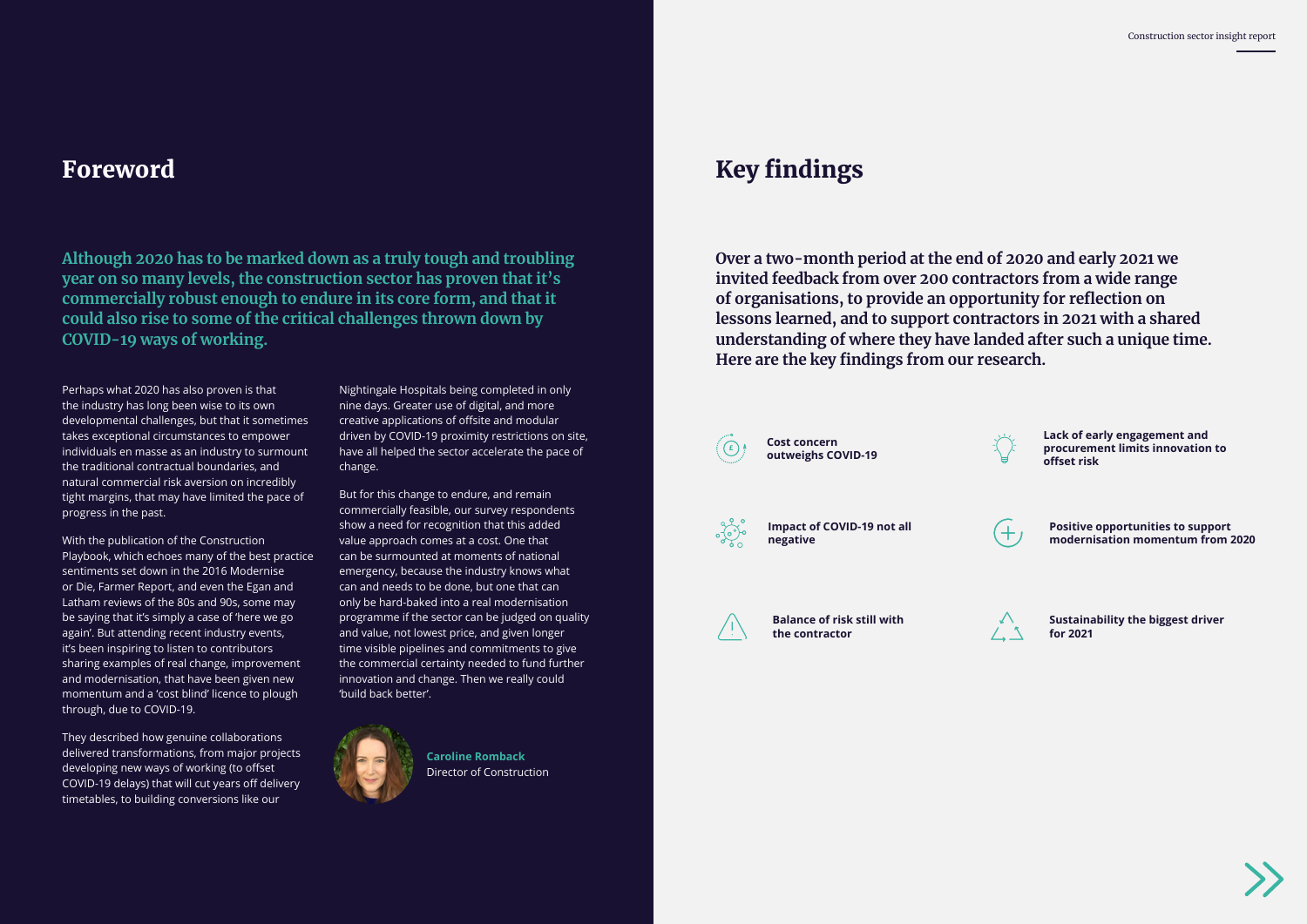## Methodology

Our new Construction Sector Insight Report takes stock of sentiment and commercial perspectives after a unique and incredibly challenging 2020. Over a two-month period we invited feedback from the sector to provide an opportunity for reflection on lessons learned and to support contractors in 2021 with an understanding of where they have landed after such a challenging time.

Who responded – over 200 contractors from a range of organisations, from SMEs to major contractors, with the majority describing their work as national/working nationwide. We asked them a series of questions on their views of the market, the impact of COVID-19 and the other key pressures and opportunities that they are facing in 2021.

Shortly after the survey launched, the Government introduced its new Construction Playbook, highlighting many parallels between the challenges and obligations outlined by the sector in this survey, and the heightened expectations of the Government as a major client. In this report we show a sector that fully recognises this modernising agenda but sets it against an enduring pressure from clients to drive down cost.

"We are always expected to add value, and in particular social value to a project. I don't think some clients fully realise the implications, such as x number of hours of apprenticeships. There is a cost implication to all of this."

"Bidding work costs the industry millions and billions of pounds a year, I'm not sure clients always realise this. So if it costed us nothing to bid work, we'd have great profit and our bid prices would be less."

"Improving the procurement process will play a large part in setting the tone for any construction project. This is where the drive for quality and the required safety outcomes, rather than lowest cost, must start."

Construction Playbook

**Section 1**

## Reflections

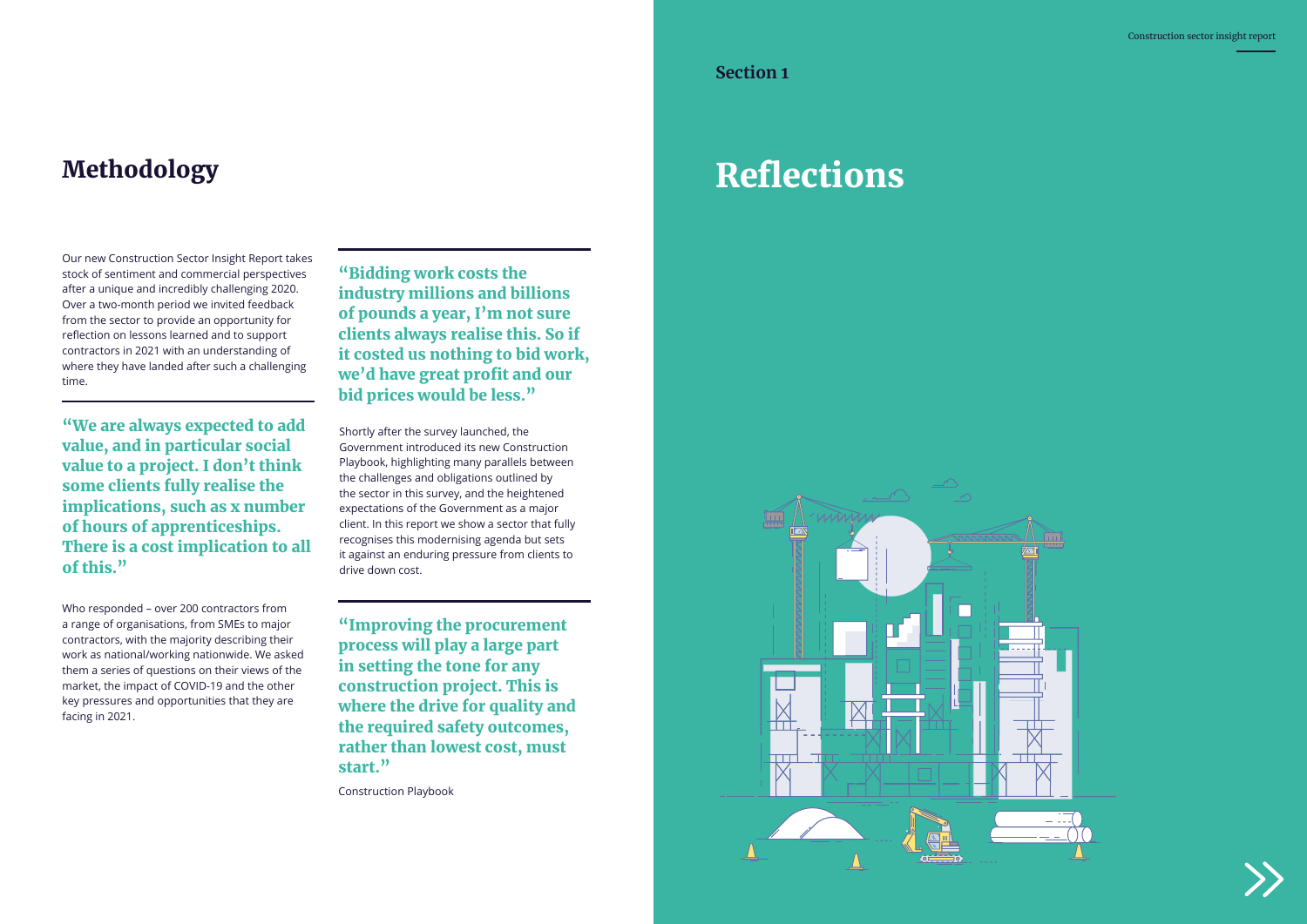## Reflections after a challenging year

#### **What is the main pressure on your organisation?**

Respondents highlight the pressures of delivering programme obligations from social value delivery and sustainability to offsite and modern methods of construction on very tight margins as cost remains the biggest industry pressure (42%), even during a pandemic, with the next nearest pressure being COVID-19 at only c20%.



#### **Has COVID-19 had a lasting impact on your organisation?**

Although the sector has obviously been hard hit by the pandemic, respondents recounted mixed experiences, with some saying they have gained during this period 31%, while others confirm a negative impact 47% or are neutral 22%.

#### **Do procurement processes force contractors to deliver to programme and cost constraints, rather than encourage genuine innovation?**

Contractors also point to the enduring challenge of cost and programme pressures continuing to limit their scope for innovation, with 82% of respondents agreeing.

Contractors also explain that they feel risk still remains predominantly with them (c50%), potentially a reflection of the growing number of wider programme responsibilities that they are expected to deliver, over and above the build, while around 1/3 do feel it is now shared, hopefully signposting a direction of travel for the sector in 2021 as genuine collaboration increases.



#### **Where do you feel the balance of risk is in the industry now?**





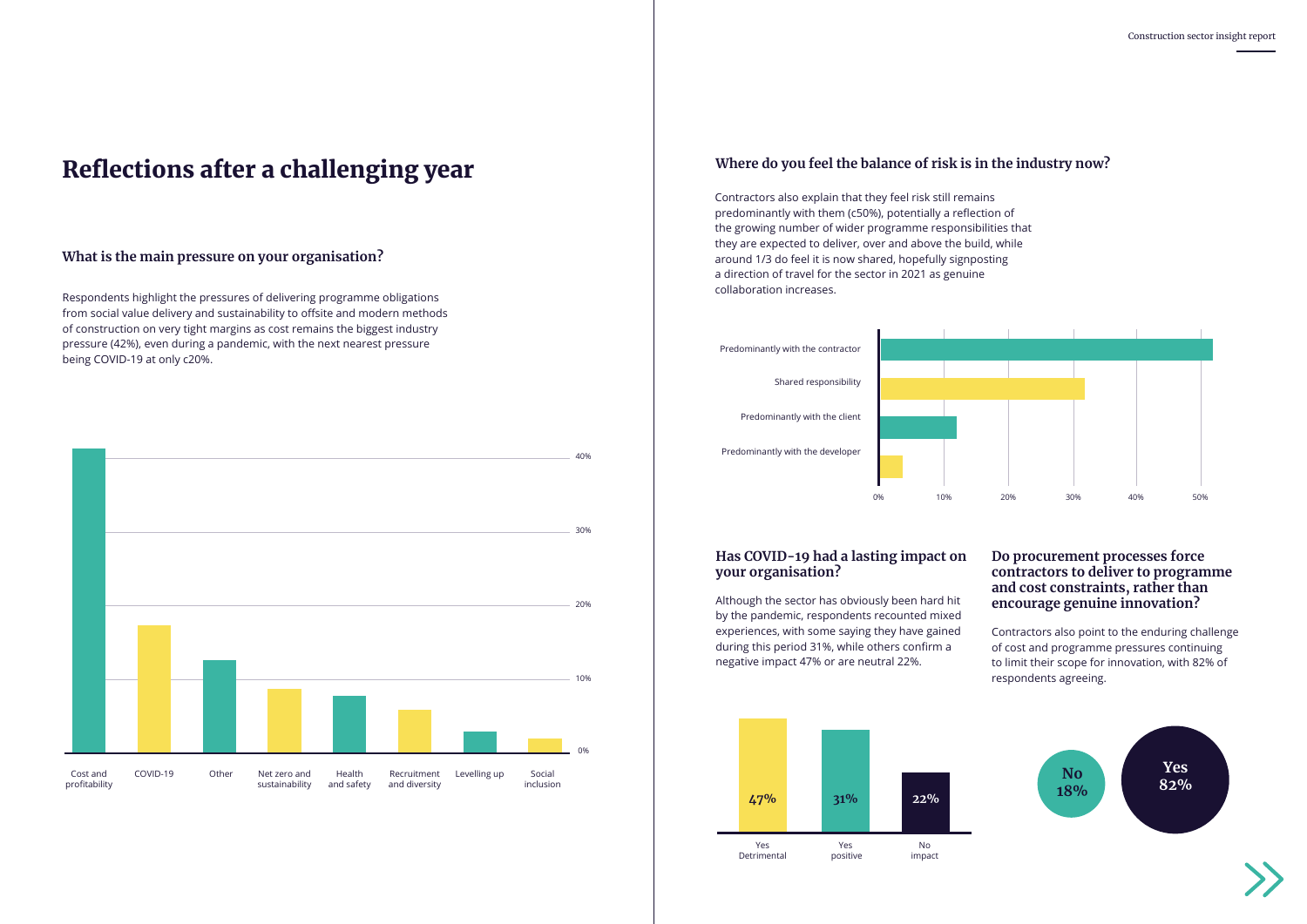

### Programme needs and obligations

**Respondents highlighted a full range of primary obligations, the biggest being social value delivery, followed by environmental management/ mitigation, then communications & stakeholder engagement and under 'other', modern methods of construction/offsite and digitalisation.**

And these core programme needs are here to stay as social value delivery, environmental management/mitigation, communications & stakeholder engagement, modern methods of construction/offsite and digitalisation, as well as EDI, are all seen as growing trends for the next five to ten years for the sector too.

This is echoed by the new [Construction Playbook,](https://assets.publishing.service.gov.uk/government/uploads/system/uploads/attachment_data/file/941536/The_Construction_Playbook.pdf) which also outlines these modernisation drivers as key reciprocal expectations in return for a substantive and visible pipeline of work from

Government and its departments, by way of its major National Infrastructure Strategy and £100bn spend, and other key programmes.

So although the headline is investment in order to restore the economy under the banner 'building back better', it could also be argued that the Government is using its buying power to drive forward a slightly more covert change agenda.

As our respondent quotes show, this modernisation is not unwelcome or unrecognised. Many contractors are keen to embed best practice more fully, and do drive innovations, but the cost to fully deploy these programmes, over and above the day job of engineering and building, needs to be reflected in the costing of projects, so that quality becomes the marker of value on a project, not price.

#### **What do you think the key trends for the industry will be over the next 5–10 years?**



**Section 2**



## Views on individual obligations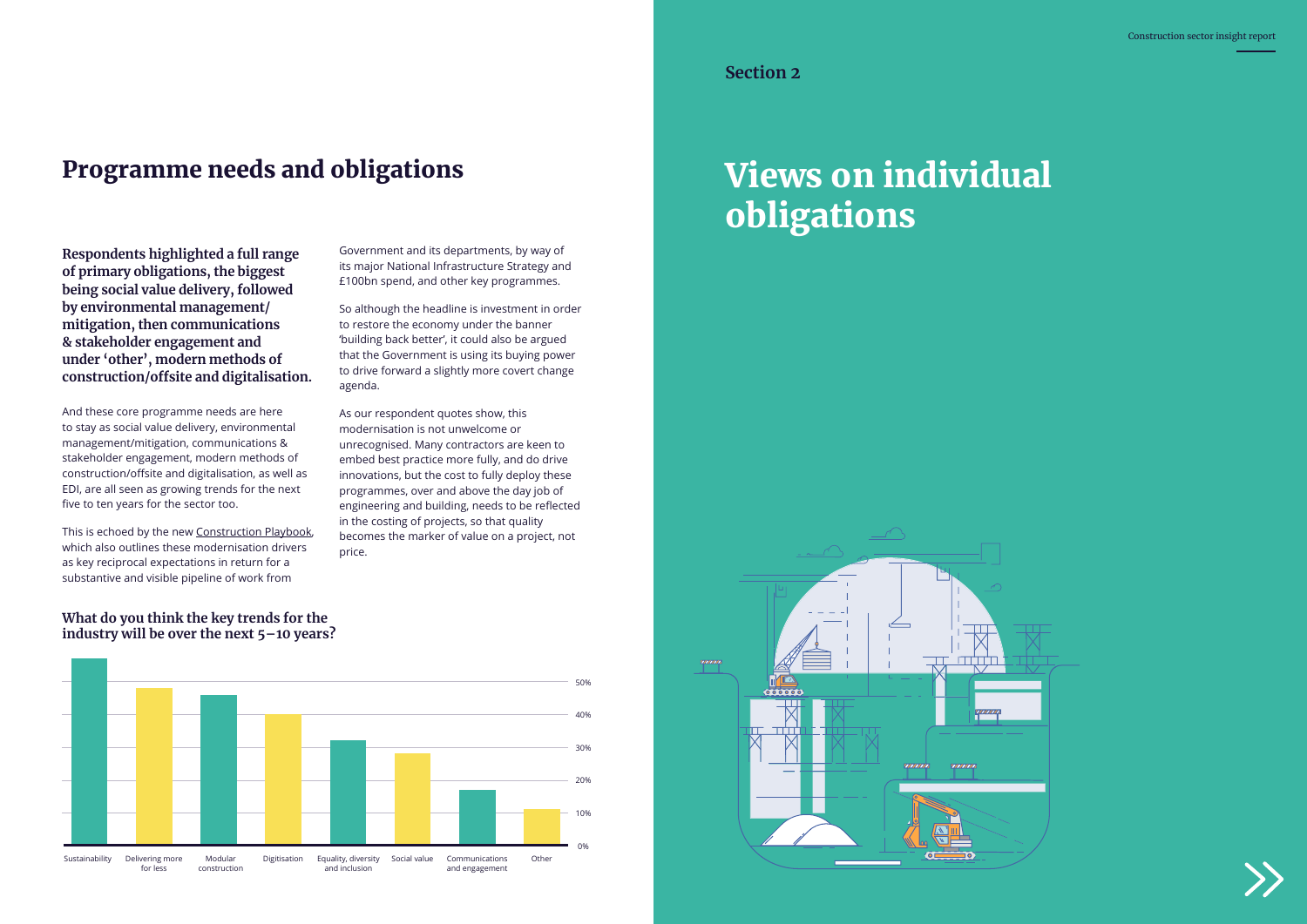### Sustainability

**Here respondents share their views on the individual obligations that make up an expanded delivery programme for contractors on most substantial projects, but increasingly on smaller scale developments too. And top of the list from our respondents, not that surprisingly given wider societal concern, was sustainability.**

Over half of respondents (57%) saw sustainability as the construction industry's key obligation over the next decade, echoed by a wide range of Government initiatives from the new Ten Point Plan for a Green Industrial Revolution to the new Energy White Paper and our leading role in hosting COP26 in November 2021.

Increasing awareness around sustainability and environmental mitigation is no doubt linked to the urgency of the climate crisis, and the growing advocacy surrounding the issue. Sustainability and environmentalism were not thought of as pressing issues as little as 10 years ago. However, growing awareness regarding the dire consequences of climate change have now filtered through to the construction industry in the form of new expectations.

"It is clear that the built environment produces a significant proportion of the UK's greenhouse gas emissions and therefore industry has a key role to play in making buildings more energy efficient and reducing their carbon footprint, in order to meet the Government's target to eradicate the country's net contribution to climate change by 2050."

Government review of Modern Methods of Construction, 2017-2019.

"Clients' need for environmental mitigation and sustainability commitments are likely to remain at prepandemic levels. Pressure moving forward will be shifted towards the need to demonstrate value for public funds along these lines, as well as demonstrating productivity." When asked what was now expected of them which was not previously, 50% of contractors pointed to environment management and mitigation. Environment management and mitigation came neck and neck with social value, further demonstrating the changes in terms of what is expected of the construction industry.

#### "I think the things clients wanted pre-COVID-19 haven't changed, like environmental positions."





#### **What are contractors expected to do now that they were not expected to do previously?**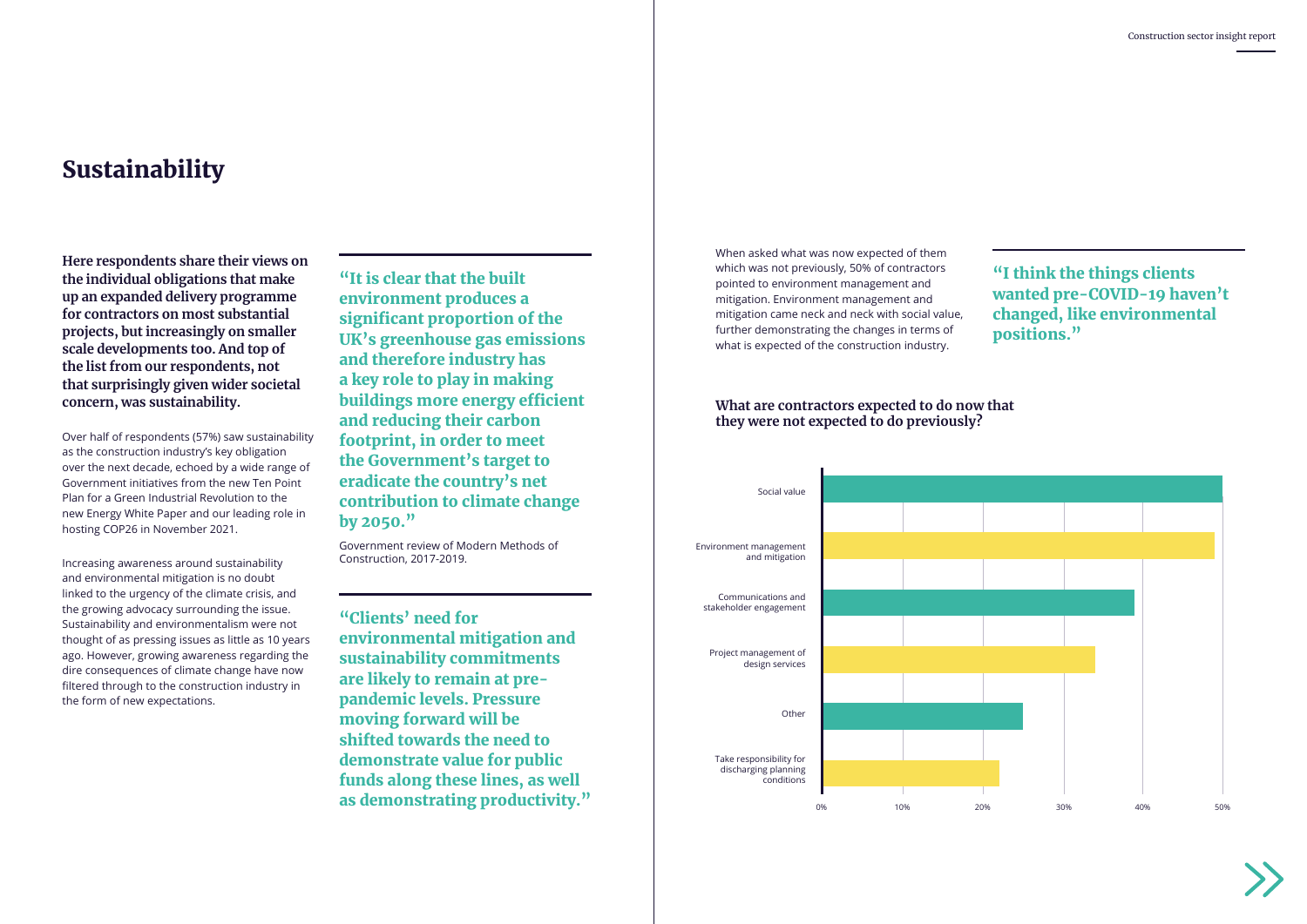### Social Value Delivery

**For nearly a decade now, organisations seeking to win public sector contracts have had to commit to delivering social value (Public Services Social Value Act 2012) as part of their project programme. And that legal obligation is reflected in respondents' views, as 47% point to a current and ongoing need to deliver social value as part of a project build programme.** 

In the new Construction Playbook (November 2020) the Government now drive home the importance that they place on social value as a key by product of the build programme, giving it a new 10% weighting in contract award criteria, to ensure that the process of building generates a proportion of benefit realisation, not just the completed development.

Whilst this clear indication should signify a departure away from lowest price bidding, echoed by other recent reforms to the Green Book to broaden the definition of value, there remains a concern in industry that cost is ultimately the deciding factor in the tender process.

Regardless of how the cost of delivery is addressed, social value and the tender process now go hand in hand. We also know that where the public sector leads, the private sector often follows, and with a strong and growing agenda from investors for Ethical, Social, Governance (ESG) assured activity, it may not be that long before social value becomes a universal obligation.

"Promoting social value will help local communities recover from COVID-19, tackle economic inequality, promote equal opportunities and improve wellbeing."

"We need to look at community engagement roles as being almost as important as an engineer – part time or daily. Communities need to be spoken with in languages they understand. We need these roles to be created."

Construction Playbook

"Social value is a real big one that's come to the fore recently and we're finding it in bids now. We did a bid recently where 40% was your price, 40% was your quality and 20% of the overall assessment of the tender was social value."

"COVID-19 will force our industry to ramp up responses to social value. We need to be teaching people within the construction industry about the environment and wider social issues."

Contractors have become familiar with using apprenticeships, local employment opportunities, school outreach, volunteer time banks for their employees and supply chain and donations of resources and materials, in whatever form they felt best, to meet that obligation.

But now, with a clear desire to use their substantial spend in the built environment to support COVID-19 recovery and 'build back better', the Government has escalated their focus on social value delivery. With the launch of a new Procurement Policy Note 06/20 (September 2020), they have defined a new Social Value Model, with five core themes to ensure all organisations structure their social value contribution in the same way, to maximise targeted benefits.

The model award criteria (MAC) specifies expected deliverable activity for each of the model themes, which then needs a supporting method statement for how you will deliver your MAC obligations and a timeline and project plan. This increases the complexity, reduces the potential flexibility and adds more work to the already growing task list of contractors trying to get projects built.

Over time this methodology will become familiar and less resource intense, but to start with this will add yet more to an ever growing list of contractor obligations.

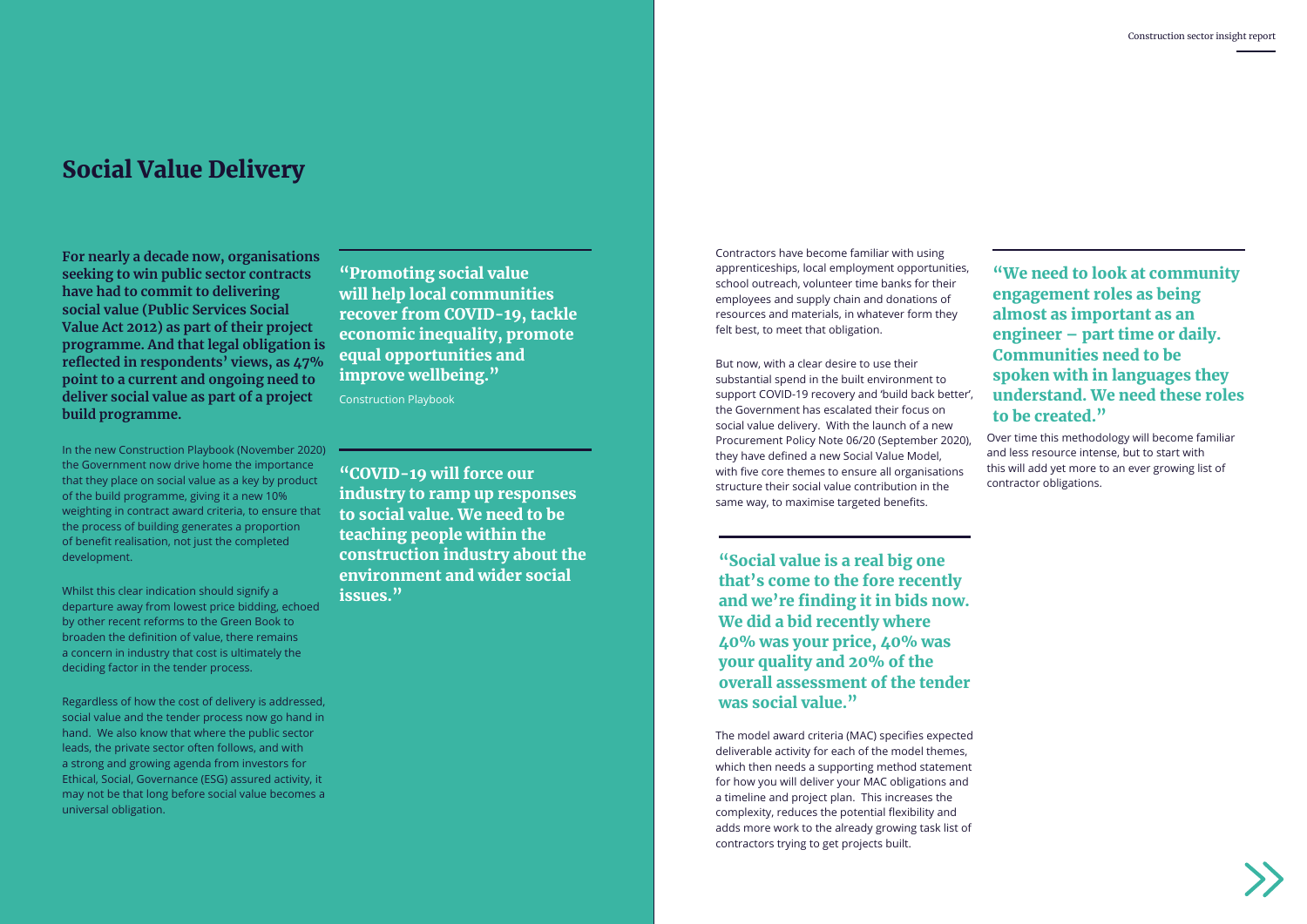### Modern methods of construction

**MMC, such as digitalisation, modular methods and offsite construction, are viewed by Government and articulated in the Playbook as being key to the modernisation of the construction sector. And many contractors agree that it is a logical and very necessary evolution, often being honest and critical of the sector that they work in.**

And their honest self-reflection is echoed in data, with a recent index from McKinsey ranking construction as one of the least digitalised industries, above only agriculture. For an industry that accounts for 6% of the national economy and hires as many as 8% of the entire UK workforce, the lack of digitalisation and uptake of these modern innovations may seem surprising.

"We have tried it with a hotel scheme which was all factory ready, we did one and it went live within 24 hours of completion. But the project didn't make us money, the cost of the modules was too great with not enough orders."



But if you come back to the context of cost, which on extremely tight margins becomes key, it is less cut and dried when looking at offsite and modular, as well as digitalisation. If theoretically it costs £5,000 to employ a trade to build a garage on a housing development, but £10,000 to manufacture offsite, and you are limited by the value gained from volume production, by the pace of the build programme on the development and how many garages you can install, you can understand why a lack of change is not about luddite resistance, but a much more fundamental overhaul of process, while the existing process still works.

"Whilst technical software and innovations such as BIM, the use of drones, and offsite construction are certainly becoming more commonplace, the construction sector remains one of the least digitalised industries."

However if we don't look at approaches like MMC as blanket solutions but apply them where appropriate, we may well see more rapid adoption. The Government's new schools programme could provide an ideal platform for offsite and modular delivery, as designs can be standardised and packages of schools delivered by one contracting team to give an ability to mass produce at a viable cost and a quicker pace of delivery.

"The Government have been looking at delivering modular, asking the question is it cheaper? It's not cheaper but it's quicker"

Almost half of respondents point to an increasing obligation to deliver MMC and digitalisation - 45% of respondents mentioned modular construction, and 41% said digitalisation



**Recent research shows that among the top 100 contractors, the average profit margin was just 1.5%.... Lower profit margins mean less money for investment in digital innovation, which in turn harms productivity. The UK government estimates that this productivity slump could be costing the industry as much as £15bn a year.**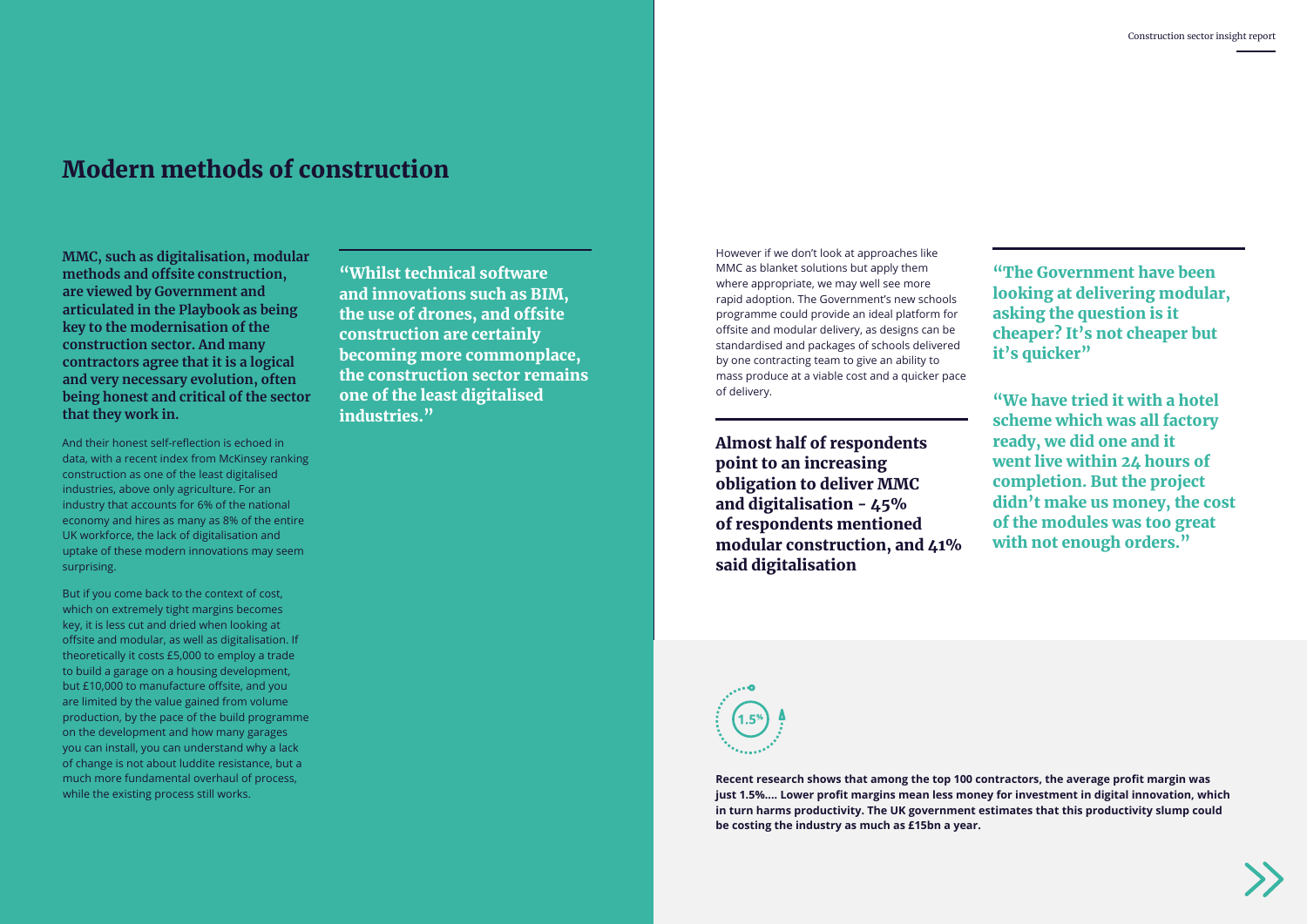### Early Contractor Involvement (ECI)

**Given the wide range of added value obligations placed on contractors, as outlined earlier on in this report, we wanted to understand if contractors were being given adequate opportunities to work with their clients more closely at an earlier stage. To collaborate on an added value programme and for important project benefits like being able to inform a workable design, bring insight to cost and risk modelling and other wider mutual benefits of earlier involvement.**

Respondents were, however, largely unanimous in agreement about the fact that they are still not engaged early enough, with 82% saying they are not, given that early engagement opportunities can support the planning and design development stages.

When set out contractually, Early Contractor Involvement (ECI) provides a structure that involves an integrated contractor and design team appointed under an incentivised, twostage contract. The sooner a contractor can be involved in any project, the higher the potential benefits of ECI. Through this process the contractor can contribute during the design phases and work to deliver more innovative solutions, a better and more insightful cost model, more accurate project timescales and a secure supply chain ready to deploy on site.



"Investing time in ESI can lead to more effective designs, reducing changes and potential cost increases downstream. This results in faster delivery when construction starts."

"Early conversations and engagement are incredibly important. They allow the deliverability and feasibility of the scheme to be considered, revisions to be made at an early enough stage and better outcomes for the project can be realised."

**Are contractors brought in early enough to help design and planning processes?**

The ECI concept has been championed by a range of Government bodies, some with substantial build programmes like Highways England. In their Project Control Framework (PCF), Highways England and the Department for Transport outline how they manage and deliver road projects that meet the needs of communities, cost effectively and efficiently from start to finish, by bringing contractors into stage 5 of the PCF, enabling them to inform design and programme development.

Encouragingly, the value of an early engagement approach is echoed in the new Construction Industry Playbook, which also recognises the importance of Early Supply Chain Involvement (ESI), which comes as a potential ripple benefit of ECI. It also recognises the importance of long-term visibility of projects in a procurement pipeline to give the sector confidence to invest and engage. It will be key to see how some of these Government commitments to an exemplar approach as a model client translate into their new programmes, as this should set the benchmark from which a wider ripple of change could follow.

"Engaging early with the supply chain and developing clear, appropriate outcomebased specifications are critical factors in achieving timely and cost-effective delivery."

Construction Playbook

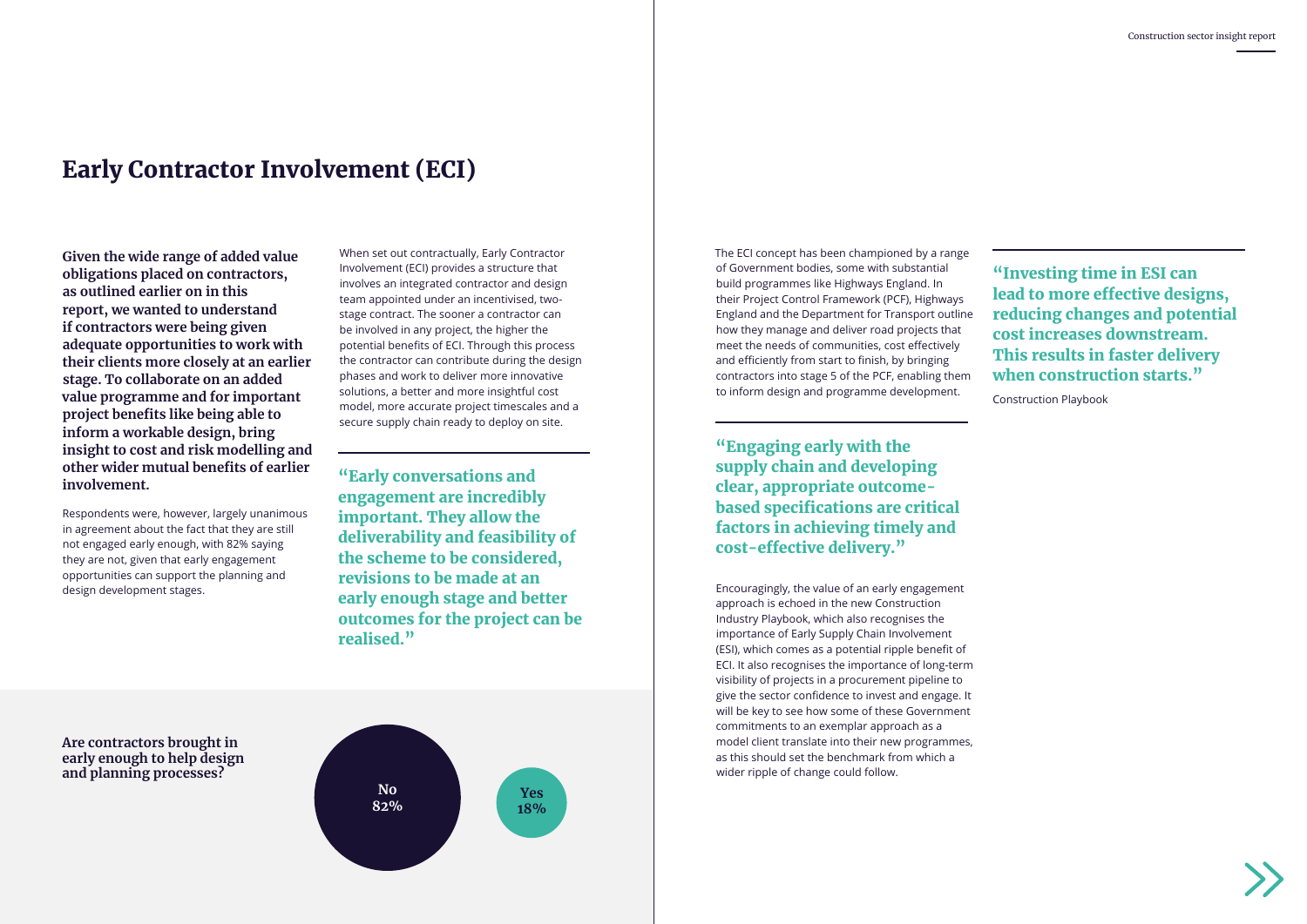### Conclusions and recommendations

Over 2020 the construction sector has not only proven that it is resilient and commercially driven, and decades, if not centuries, of risk management have given a tremendous grounding in how to endure arduous market conditions, but it has also proven that it is capable of substantive leaps in modernisation, when cost is no longer the sole driver.

With the introduction of the Construction Industry Playbook, the Government has an incredible opportunity to help to deliver a modernisation programme on the back of 2020 momentum. However, this will only work if there is a genuine equation of give and take, rather than the only 'give' being a programme of work, without cost pressures and unrealistic expectations being addressed. This would do little more than hold the sector to ransom, if it perpetuates a race to the bottom on cost, whilst reeling off a shopping list of programme obligations.

Mechanisms like early contractor involvement and engagement could be used to better model design and cost, to generate savings that could then underpin the funding of those wider obligations. It would also reinforce aspirations to share long-term visible pipelines of major projects by way of early engagement dialogues.

And with earlier engagement for the main contractor also comes the opportunity to pass this benefit down the supply chain in ESI. If our survey respondents are correct, the wide range of modernisation obligations built into projects are here to stay, and joint ventures and major contractors can play a strong role in sharing best practice, upskilling the supply chain and helping that modernisation agenda to ripple through the wider sector. A more insightful, rather than blanket approach to the shopping list could also help.

A tailored approach to mandating Modern Methods of Construction (MMC) in sectors like housing and education, where standardised design can make good use of offsite manufacturing methods, could be preferable, rather than a forced adoption across all markets. Forcing full adoption without time and funding to support the innovations needed to make MMC commercially viable risks bringing further cost pressures and a race to the bottom on those wider programme obligations like sustainability and social value delivery.

While times are still incredibly tough, the sector has demonstrated confidence and has entered 2021 on the front foot. If we can continue to collaborate and learn from 2020, we have the opportunity to deliver lasting change and modernisation for the benefit of all.

#### About Copper

**A strategic consultancy partner with more than 25 years of experience providing communications and stakeholder engagement for highly complex economic and social infrastructure, and major projects across the UK.**

We specialise in delivering campaigns that build acceptance and excitement around the world of infrastructure development and construction. Communicating complex concepts, often in challenging political, social and environmental situations, we enable projects to gain consensus and to take shape.

At Copper we are purely focussed on the built environment, and our practice structure echoes that of the project lifecycle. This enables us to provide support at every stage from outline development and master planning stages, to securing engagement and support at the Development Consent Order (DCO) and Town and Country Planning Act (TCPA) planning stages, to fulfilling those engagement commitments and communications best practice at the construction and commissioning phase of the project.

This seamless end to end offering gives us the ability to transfer knowledge from each stage to the benefit of the client, the contractor and the communities and stakeholders affected by the project. And we value our role as part of the wider team, coming together with clients, consultants and contractors, sharing insights, expertise and experience in great collaborations to deliver highly successful projects.

But we also appreciate the challenges of tight margins, complex and changing programmes, the need to model risk and use it to inform the commitments/KPIs made on a project, through to well informed mitigation strategies to manage those risks and avoid delivery disruption, increased costs and reputational damage.

So we pride ourselves on being your complete construction delivery partner, and we look forward to working with you…

#### **An example range of Copper services**

- Corporate and B2B communications
- Stakeholder engagement, including perception studies and reports
- Community relations
- Social Value Delivery and legacy management
- Bid support
- Messaging and narrative building
- Public affairs
- Reputation management
- Copywriting
- Media relations
- Crisis and issues management
- Social media strategy
- Event management
- Graphic and web design